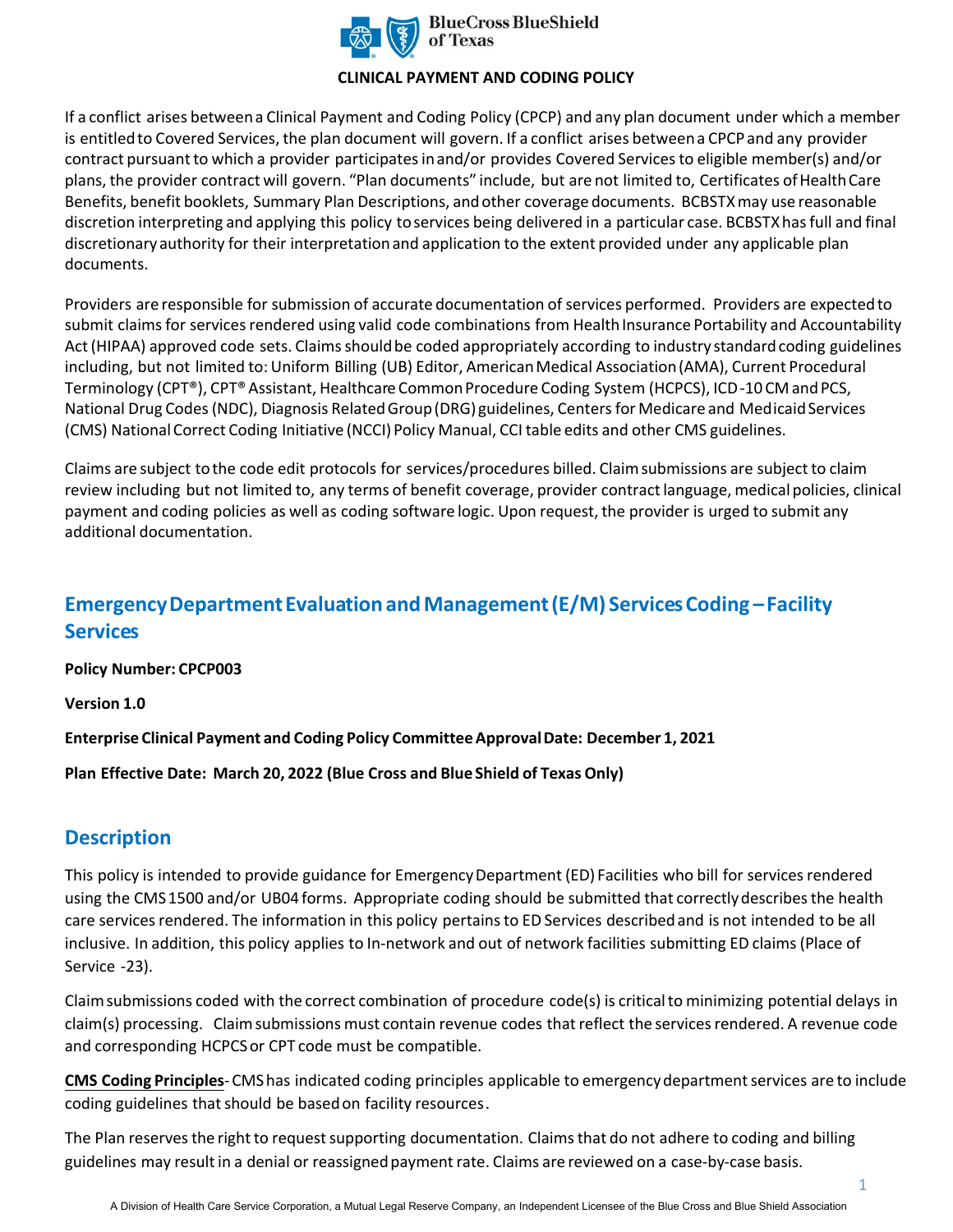

# **Reimbursement Information:**

The member's medical record documentation for diagnosis and treatment in the ED must indicate the presenting symptoms, diagnoses and treatment plan and a written order by the provider. All contents of medical records should be clearly documented. **Medical records and itemized bills may be requested from the facility/provider for reviewto validate the site of service, level of care and services billed were accurately reported**.

If observation services are billed with any of the ED associated Evaluation and Management (E/M) codes, industry standard guidelines, such as MCG Criteria, will be used to evaluate observation hours. Services provided while member in observation status do not apply to the determination of the E/M facility code, except as noted below or per provider contract.

### **Emergency Department Facility Level of Care**

The chart below is a guideline for appropriate facility ED billing for each defined Level of Care.

The **CPT/HCPCS code** (level of care) column corresponds to the "**Possible Services Rendered**" column.

The appropriate facility level of care is determined by the services rendered. A review of services may be conducted in accordance with the member's benefits using standard medical guidelines as outlined in the chart below. A facility level of care may encompass multiple "**Possible Services Rendered**" and may not be limited to one (1) service outlined in the chart below.

### **At least one (1)service under the "Possible Service Rendered" column must be documented in the member's medical record to satisfy reimbursement requirements for the CPT or HCPCS billed for the facility level of care code.**

Emergency department service codes 99281-99285 describe E/M services provided in the ED and must include the history, exam and medical decision-making in the documentation.

| <b>CPT/HCPCS CODE</b>                                                                                                                   | <b>POSSIBLE SERVICES RENDERED</b>                                                                                                                                                                                                                                                                                                                                                                    |
|-----------------------------------------------------------------------------------------------------------------------------------------|------------------------------------------------------------------------------------------------------------------------------------------------------------------------------------------------------------------------------------------------------------------------------------------------------------------------------------------------------------------------------------------------------|
| 99281 (Emergency<br>Dept. Visit) Minor or<br>self-limiting complaint<br>G0380 (Level 1 hospital<br>ED visit provided in a<br>type B ED) | Initial Assessment<br>$\bullet$<br>No care rendered by provider (e.g., elopes prior to evaluation)<br>Medication refill (e.g., behavior health or emergency need)<br>Work or school excuse<br>Wound recheck-simple<br>٠<br>Booster or follow up immunization only<br>$\bullet$<br>Wound dressing changes (uncomplicated)<br>Suture removal (uncomplicated)                                           |
| 99282 (Emergency<br>Dept. Visit) Low or<br>moderate complexity<br>G0381 (Level 2 hospital<br>ED visit provided in a<br>type B ED)       | Any items or services from 99281 and:<br>POC testing by ED Staff (Urine dipstick, stool occult blood, glucose)<br>Visual acuity exam<br>Collection of specimens by lab<br>٠<br>Cast removal by ED staff<br>Repair of wound with skin adhesive<br>Non-prescription medication administered<br>٠<br>Prep or assist with procedures such as simple/minor laceration repair, I&D of simple abscess, etc. |
| 99283 (Emergency                                                                                                                        | Any items or services from 99281, 99282 and:                                                                                                                                                                                                                                                                                                                                                         |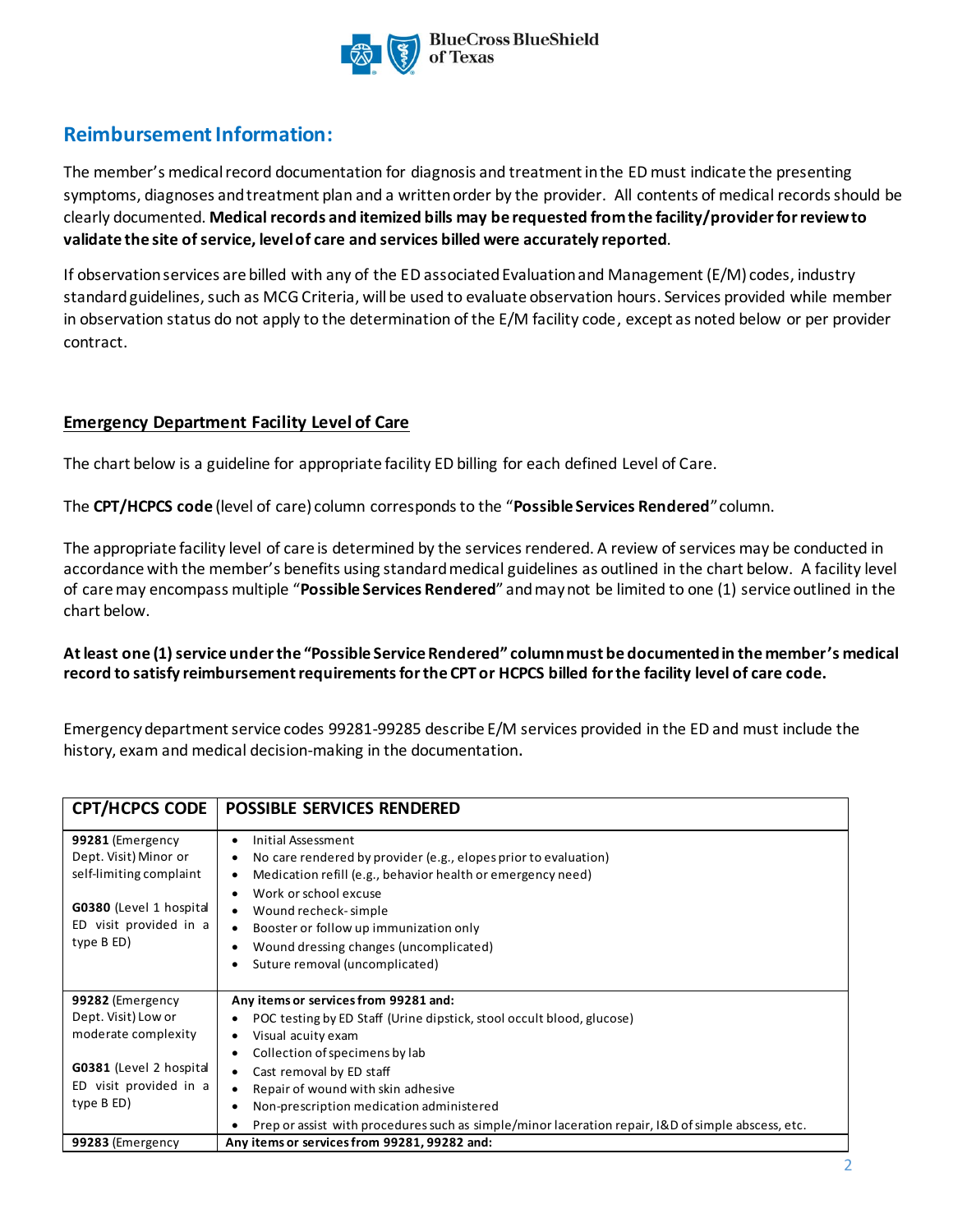

# **BlueCross BlueShield**<br>of Texas

| <b>CPT/HCPCS CODE</b>                                                                                                          | <b>POSSIBLE SERVICES RENDERED</b>                                                                                                                                                                                                                                                                                                                                                                                                                                                                                                                                                                                                                                                                                                                                                                                                                                                                                                                                                                                                                                                                                                                                                                                      |
|--------------------------------------------------------------------------------------------------------------------------------|------------------------------------------------------------------------------------------------------------------------------------------------------------------------------------------------------------------------------------------------------------------------------------------------------------------------------------------------------------------------------------------------------------------------------------------------------------------------------------------------------------------------------------------------------------------------------------------------------------------------------------------------------------------------------------------------------------------------------------------------------------------------------------------------------------------------------------------------------------------------------------------------------------------------------------------------------------------------------------------------------------------------------------------------------------------------------------------------------------------------------------------------------------------------------------------------------------------------|
| Dept. Visit) Low or<br>moderate complexity<br>G0382 (Level 3 hospital<br>ED visit provided in a<br>type B ED)                  | Receipt of EMS/Ambulance patient (member)<br>$\bullet$<br>Heparin/saline lock - no parenteral medications or fluids<br>$\bullet$<br>One nebulizer treatment<br>٠<br>Preparation for lab tests described in CPT (80048-87999 codes)<br>٠<br>Preparation for plain X-rays of 1 or 2 more body areas (not above/below joint of same limb)<br>$\bullet$<br>Prescription medications non-parenteral<br>$\bullet$<br>Foley catheters placement; In & out catherization<br>٠<br>C-spine precautions - cervical stabilization device present<br>Corneal exam with dye<br>٠<br>Epistaxis with packing<br>$\bullet$<br>Oxygen therapy<br>Emesis/Incontinence care<br>$\bullet$<br>Prep or assist with procedures such as joint aspiration/injection, simple fracture care, intermediate/<br>complex laceration repair, etc.<br>Mental health anxiety with simple treatment<br>٠<br>Routine psych medical clearance<br>Post mortem care<br>Direct admit via ED<br>Discharged w/prescription medication                                                                                                                                                                                                                            |
| 99284 (Emergency<br>Dept. Visit) High-<br>severity problems<br>G0383 (Level 4 hospital<br>ED visit provided in a<br>type B ED) | Any items or services from 99281, 99282, 99283 and:<br>Prep for one special imaging study (CT, MRI, Ultrasound, VQ scans)<br>Two nebulizer treatments<br>$\bullet$<br>Port-a-cath venous access<br>٠<br>Administration and monitoring of parenteral medications (IV, IM, IO, SC) NG/PEG (not injection of local<br>anesthesia or immunization boosters)<br>Tube placement/replacement multiple reassessments<br>٠<br>Prep or assist with procedures such as eye irrigation with Morgan lens, bladder irrigation with 3-way<br>Foley, pelvic exam (no forensic collection) etc.<br>Sexual assault exam without specimen collection<br>Psychotic patient (member); not suicidal<br>EKG<br>$\bullet$                                                                                                                                                                                                                                                                                                                                                                                                                                                                                                                      |
| 99285 (Emergency<br>Dept. Visit) High-<br>severity problems<br>G0384 (Level 5 hospital<br>ED visit provided in a<br>type B ED) | Any items or services from 99281, 99282, 99283, 99284 and:<br>More than one special imaging study (CT, MRI, VQ scan) combined with multiple tests or parenteral<br>medication<br>Administration of blood transfusion/blood products<br>٠<br>Oxygen via face mask or NRB<br>• Multiple nebulizer treatments: three or more (if the nebulizer is continuous, each 20-minute period is<br>considered treatment)<br>Procedural sedation<br>Prep or assist with procedures such as central line insertion, gastric lavage, LP, paracentesis, etc.<br>Temperature instability requiring intervention<br>Use of specialized resources - social services, police, crisis management<br>Sexual Assault exam with forensic specimen collection by Emergency Department staff<br>Coordination of hospital admission/transfer for higher level of care. Note, the continuation of ED<br>services while in observation status is not considered a higher level of care<br>Physical/chemical restraints<br>٠<br>Need for 1:1 sitter<br>$\bullet$<br>ICU admission not otherwise meeting critical care criteria<br>Serial cardiac studies (EKG and/or cardiac enzymes) whether or not performed while member in<br>observation status |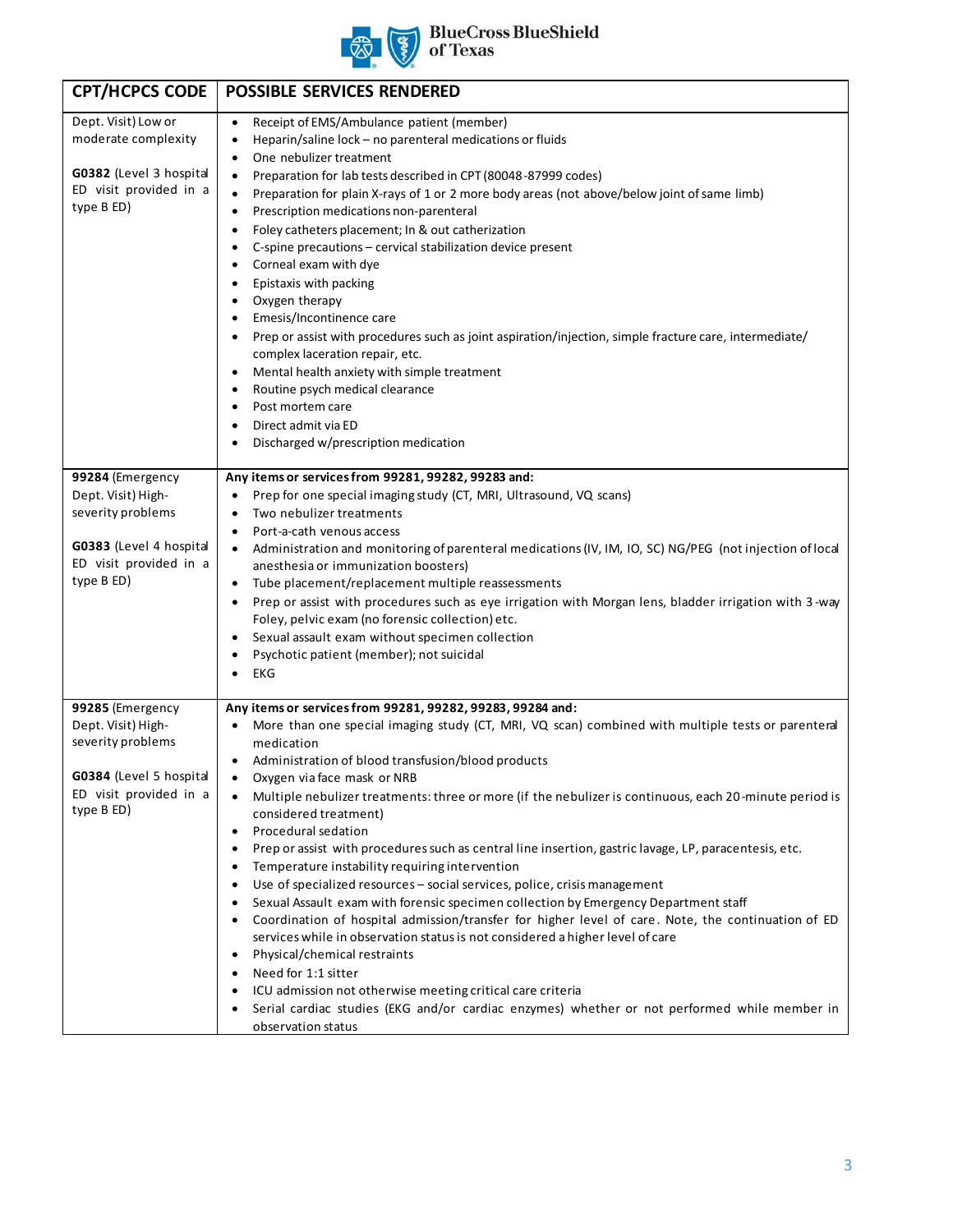

#### **BlueCross BlueShield** of Texas

| <b>CPT CODE</b>                                            | <b>POSSIBLE SERVICES RENDERED</b>                                                                                                                                                                                                                                                                                                                                                                                                                                                                                                                                                                                                                                            |
|------------------------------------------------------------|------------------------------------------------------------------------------------------------------------------------------------------------------------------------------------------------------------------------------------------------------------------------------------------------------------------------------------------------------------------------------------------------------------------------------------------------------------------------------------------------------------------------------------------------------------------------------------------------------------------------------------------------------------------------------|
| 99291<br>(Critical care first hour)<br>First 30-74 minutes | Any items from the above levels of care plus<br>• Parenteral medications requiring continuous vital sign monitoring<br>Provision of any of the following:<br>Major trauma care/ multiple surgical consultants<br>Chest tube insertion<br>Major burn care<br>Treatment of active chest pain ACS<br><b>CPR</b><br>Defibrillation/cardioversion<br>Pericardiocentesis<br>Administration of ACLS drugs in cardiac arrest<br>Therapeutic hypothermia<br>Non-invasive ventilation<br>Endotracheal intubation<br>Emergent airway intervention<br>Ventilator management<br>٠<br>Line placement for monitoring<br>Major hemorrhage<br>Pacing (including external)<br>Delivery of baby |
| 99292 (Critical care<br>add'l 30 min)                      | Critical care, evaluation and management of the critically ill or critically injured member; List separately in<br>addition to code for primary service.                                                                                                                                                                                                                                                                                                                                                                                                                                                                                                                     |

The Plan requires outpatient facility providers to indicate the most appropriate HCPCS and/or CPT code(s) in addition to revenue codes, when required such as, 0450, 0451, 0452, 0456 and 0459 for **electronic** outpatient facility claims unless otherwise specified in the provider contract. Claims may be denied if a corresponding HCPCS or CPT code is not submitted with the appropriate revenue code. These codes should be submitted on the same line for accurate claims processing. If more than one HCPCS or CPT code is needed for a revenue code, the revenue code should also appear on a separate line.

### **NOTES:**

Critical care may only be billed with CPT codes 99291-99292.

<sup>1</sup>For Critical Care First Hour (99291), the administration and monitoring of IV vasoactive medications (such as adenosine, dopamine, labetalol, metoprolol, nitroglycerin, norepinephrine, sodium nitroprusside, continuous infusion (drips), etc.) are indicative of critical care.

# **REFERENCES:**

[Department of Health and Human Services Centers for Medicare & Medicaid Services, Evaluation and Management](https://www.cms.gov/Outreach-and-Education/Medicare-Learning-Network-MLN/MLNProducts/Downloads/eval-mgmt-serv-guide-ICN006764.pdf) Services Guide[.](https://www.cms.gov/Outreach-and-Education/Medicare-Learning-Network-MLN/MLNProducts/Downloads/eval-mgmt-serv-guide-ICN006764.pdf) 

[CPT copyright 2021 American Medical Association \(AMA\). All rights res](https://www.cms.gov/Outreach-and-Education/Medicare-Learning-Network-MLN/MLNProducts/Downloads/eval-mgmt-serv-guide-ICN006764.pdf)erved. CPT is a registered trademark of the AMA.